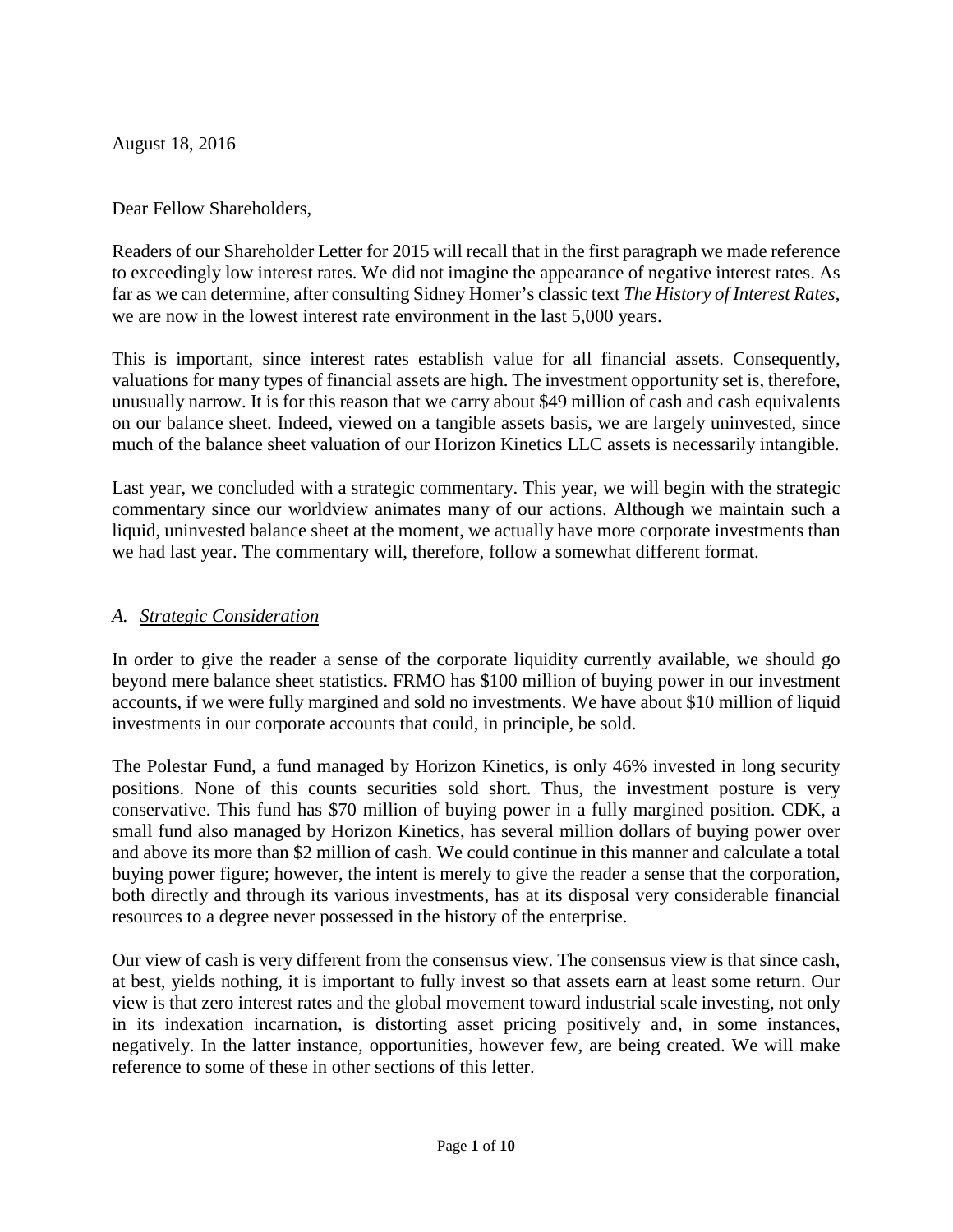It is, of course, needless to say that we have no ability to forecast the future of interest rates. Essentially, there are two possibilities. The first is that rates will increase towards a more historically normal level. This would dramatically reduce the valuations for most financial assets. Perhaps more importantly, given the amount of debt outstanding, the interest charges could be a heavy burden on the economy. For instance, according to SIFMA (Securities Industry and Financial Markets Association), publicly traded debt alone in the U.S. now exceeds \$40 trillion. If private debt such as bank loans were included, the number would be far larger. Yet, even \$40 trillion of publicly traded debt implies increased debt service of \$1.2 trillion if rates rise by 300 basis points. We can well understand the reluctance of any central banker to raise interest rates.

Hence, one must reckon with the possibility that rates remain low for a very considerable period of time. The theoreticians inform us that most investors will have no other recourse than to make even greater use of risk-based assets. This may well be true; however, a minority may well be attracted to those securities and investments that have been excluded from the movement towards industrial scale investing. As contrarians, our strategy is oriented towards this subset of the investing universe. In the balance of this letter, we will describe our activities in this context.

# *B. Horizon Kinetics LLC and the Revenue Share*

This year, we group together FRMO's 4.95% ownership interest and its 4.199% revenue share in Horizon Kinetics LLC, as each are different manifestations of an interest in an investment management company. It is worth noting, since it is almost always forgotten, that an investment manager is a fiduciary. This entails that a manager must place the interests of clients first.

In that light, it may surprise readers to learn that we have been actively discouraging investment in some of our strategies. For example, we currently discourage potential clients from investing in our high yield strategy. Although it may seem bizarre, it is important that shareholders understand our thinking.

To illustrate, say that we purchased 100 different high yield bonds, equally weighted, for a given client. We might, without extraordinary risk, achieve a yield of perhaps 6%. This figure is not far removed from the yield to maturity of commonly utilized high yield bond indexes. Let us further suppose that we were the world's greatest high yield bond analysts, though we assure the reader that this is not the case. Let us suppose that, while we do occasionally choose a bad investment, that results in loss only 20% of the time and that the average loss in this contingency is 20%. Therefore, the result would be as follows:

80% success rate earning  $6.00\% = 4.80\%$  in a portfolio context 20% failure rate with a 20% average  $loss = (4.00)\%$ Net result =  $4.80\% + (4.00)\% = 0.80\%$ 

This calculation makes no allowance for transactional friction nor any allowance for management fees. It should be self-evident that the risk/reward ratio of such an investment is not favorable. Incidentally, high yield losses, when these occur, frequently exceed 20%. That is why one is customarily paid a high yield; however, the available yield is not high at the moment.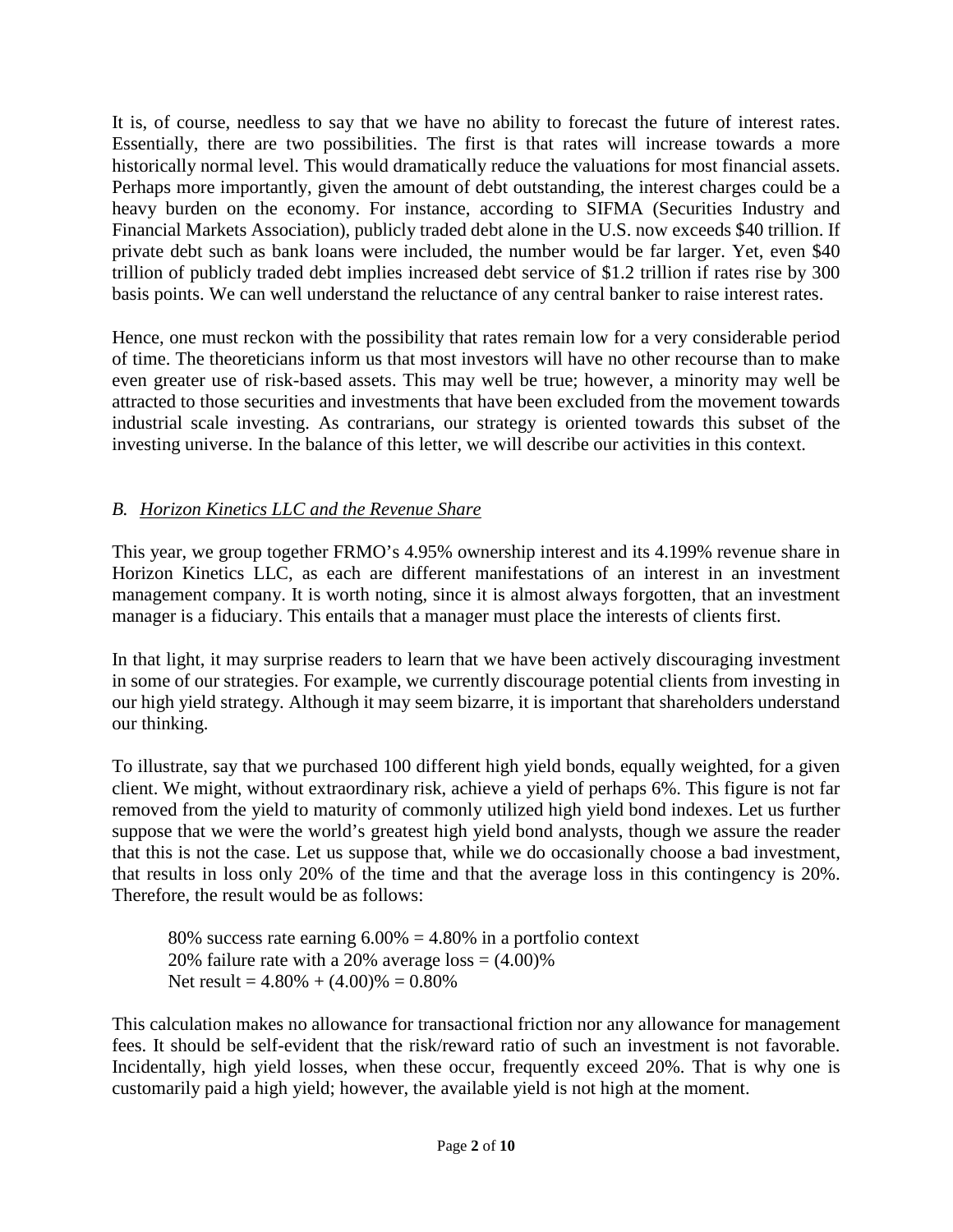It is for this reason that most of our investment strategies at Horizon Kinetics have high cash balances. No one knows the future. We certainly cannot predict the future; however, low interest rates turn the risk/reward ratio against the investor in virtually every asset class. We merely use high yield as an example, because the attributes of this asset class are readily quantifiable.

Readers should also be aware that at the end of calendar 2015, Horizon Kinetics sold its index options business to Neuberger Berman. This had been our fastest growing division and had about \$450 million in assets under management. It is an example of the rapidly growing field of liquid alternatives.

The strategy involved selling put options on a weekly basis on indexes like the S&P 500. The two primary determinants of option premiums are volatility and interest rates. A standard measure of volatility, the CBOE Volatility Index ("VIX Index"), stands at 11.55 as of this writing. On June 20, 2014, the VIX Index was 10.85. However, it is rarely this low. It might be recalled that on October 24, 2008, the VIX Index was 79.13. Naturally, we came to the conclusion that the risk/reward was not favorable, although we recognize that we could be wrong. Our thinking was simply that the compensation to be earned from essentially selling insurance on indexes was too small for our taste.

Horizon Kinetics retained the Kinetics Multi-Disciplinary Income Fund, which has the ability to write index put options. However, at the present time, the fund is very conservatively positioned and writes almost no options. One day, we imagine we will be very active in writing/selling options in this fund.

During the past fiscal year, there have been some opportunities to raise new money in specialized investments. For instance, earlier in calendar 2016, we raised money on a performance fee basis to invest in bonds of certain companies that had the distinct possibility of declaring bankruptcy. In fact, in short order, several of these companies actually declared pre-packaged bankruptcies. Our purchases were made during a period of credit market spread expansion. We obtained good entry points and we actually earned a performance fee. We earned the fee in the second calendar quarter of 2016 and, since the FRMO fiscal year ends in May, the performance fee is not yet reflected in the revenue share with Horizon Kinetics.

In 2016, Horizon Kinetics also established a fund that invests in bitcoin. Bitcoin is an example of a cryptocurrency. This asset class will be discussed more fully in the section pertaining to our investment in Digital Currency Group. This asset class did not exist several years ago; it is entirely new. The fund established an investment maximum of \$50,000 per client. We are not aware of any other firm that so constrains client contributions. However, we believe it is the easiest and most obvious way to control risk. We simply limit the amount of money that can possibly be lost to an amount that is tolerable. Investment firms often complain about the short-term focus of clients. The short-term focus is more understandable if the investment in failure mode could quite negatively impact their lives. In any case, we rapidly sold essentially every available slot in the fund.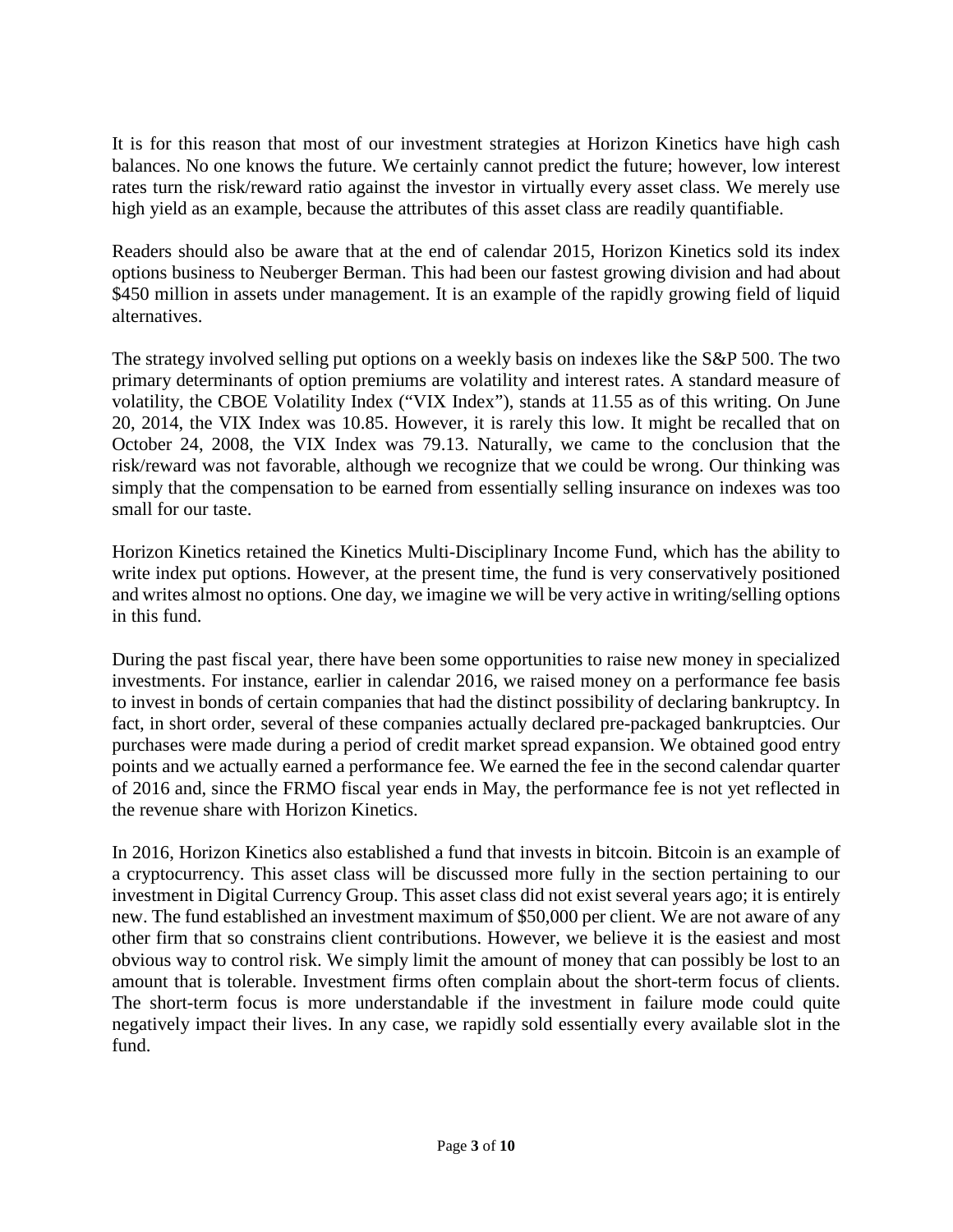It is the nature of the investment field that the opportunity set will increase and decrease with no regular or predictable pattern. As a consequence, we believe that we need to manage the assets entrusted to us in such a way that the asset level should reflect the nature of the opportunity set. As can be seen in this necessarily brief section, we have, and we will, exit certain strategies, constrain client inflow, and actually discourage new money when we feel that the opportunity set cannot support new investment due to lack of potential return.

Of course, assets under management is considered the proper metric for the evaluation of an investment company. It is not likely that we will always increase this metric if we actively discourage investment in some of our strategies. We believe that a reputation for candor, even at our own expense, is a much better measure of success. One can always lose assets under management for a variety of reasons. We believe that reputation is a far superior asset. Unfortunately, it is not readily quantifiable.

## *C. Investment Funds*

The funds merit their own section in this letter, since the opportunity set is changing in a most fascinating way. In our research, we frequently make reference to an ETF or indexation divide. As a consequence of the industrial scale upon which indexes operate, the largest companies frequently have valuations far in excess of smaller companies. For example, large-capitalization shares have outperformed micro-capitalization equities for years. The S&P 500 trades at nearly two times the price-to-book-value ratio of a typical micro-capitalization index. This is very unusual. However, the enormous industrial scale of indexation investing, as well as the market capitalization floatadjusted methodology of weighting, requires maximum trading liquidity that simply cannot be provided by genuinely small companies.

Another factor, the importance of which is difficult to quantify, is that the large companies frequently pay robust dividends. This is not usually true of small firms. There are many large capitalization equity indexes that are marketed as so-called "bond substitutes." This is nothing other than a consequence of the worldwide central bank effort to lower interest rates, to zero in many instances. The theory behind this effort was to essentially force investors into risk-based assets and, hence, stimulate economic growth.

An unintended consequence of this worldwide policy is that, quite understandably, national stock indexes have become quite correlated with one another. More importantly, the bond asset class is correlated with the equity asset class. And the valuations of both are now sensitive to interest rates to a degree that is perhaps historically unique. In its conception, indexation is a most effective means of achieving instantaneous diversification. Of course, as the indexes become increasingly correlated, the diversification effect is negated. This is a very serious problem in risk control.

As a consequence, the industry has developed the concept of so-called "liquid alternatives." These can be managed futures, options strategies, or statistical arbitrage, in which one group of investments with desirable characteristics are held long and another group with less desirable characteristics is sold short. The idea, quite obviously, is to earn profit from the spread between the two groups, much like a hedge fund. This involves the use of margin.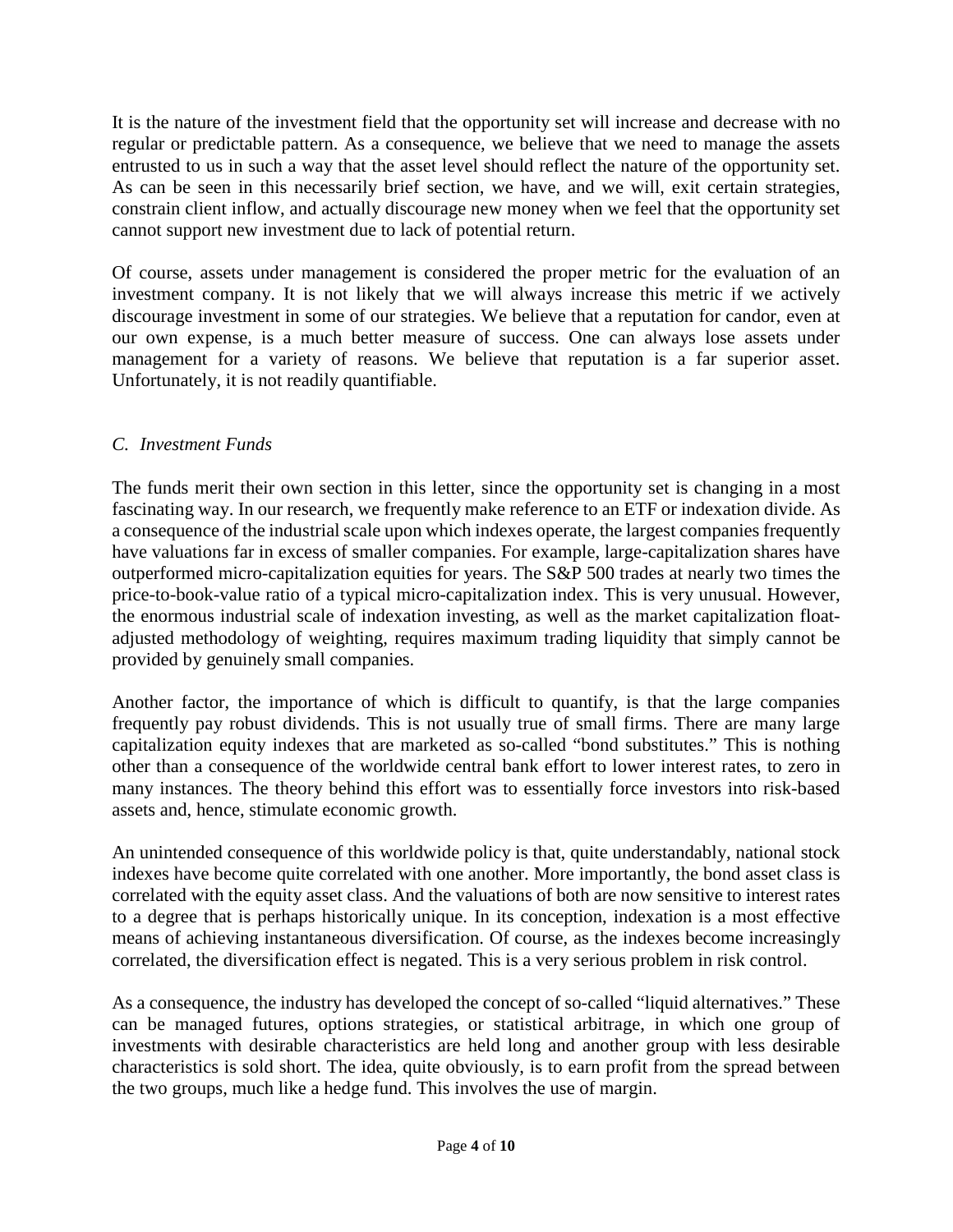In this sense, it is not a new idea. However, in order to place the idea into operation, it must function with only marginable securities. It might seem odd, but there exist numerous equities that are not marginable in practice although, in theory, they should be marginable. In fact, the investment funds of FRMO actually hold NYSE listed shares with market capitalizations greater than \$1 billion, for which little, if any, margin is obtainable. Not surprisingly, a very significant valuation divide is developing between the marginable and non-marginable varieties of equity.

Indeed, the valuation disparities are not always caused by margin-related issues. For example, the Polestar Fund owns shares in a successful company that trades at 40% of book value with a very liquid balance sheet of considerable size. Recently, as an experiment, one of us tried to buy \$600 worth for a personal account held at a major brokerage firm. This transaction could not be processed since it was asserted that the company did not disclose audited financials. Naturally, we objected that audited financials did exist and were available on the company website. The financial results are audited by one of the biggest, internationally recognized accounting firms. Unfortunately, we did not reckon with the definition of "available" in the modern cloud-based universe. Available means available on a certain database. Thus, to "protect us from ourselves" and to control risk, the purchase was prohibited. Our various investment funds are perfect vehicles to collect such assets. Of course, it is our responsibility to find clients that possess the proper time horizon to undertake these types of investments.

Ironically, the process of creating alternatives in the industrial scale investing world actually creates hedging opportunities for non-marginable instruments. Many of these equities have simple business models. They may have cyclical dimensions, but these attributes can, in principle, be hedged; however, hedging can be expensive.

Yet, the alternatives industry, in its quest for liquidity, is constantly creating products that make use of the futures market. The laws require daily uniformity of structure so that the product in question is obligated to trade the futures market daily. Since most futures are generally in contango, this creates a negative roll yield. This type of structure is known as path dependent. In layman's terms, this means that in the fullness of time, the structure must decline in value. Such instruments are excellent hedging instrumentalities for long positions (which themselves may trade at low valuations, because the equities have been quantitatively excluded from the investment universe).

Thus, while the opportunity set is contracting in many segments of the investment universe, the opportunity set is expanding in other less well understood segments. Incidentally, one might justifiably assert that FRMO stock itself is one of those excluded securities. It may interest readers of this letter to learn that Horizon Kinetics, as of the date of this writing, owns roughly 85,000 shares of FRMO. Horizon Kinetics has almost \$50 million of cash and marketable securities on its books that is not consolidated on the FRMO books. Of course, some of this is held in the investment funds. Ultimately, in the investment world, it is frequently the case that when one return vector is blocked, another opens.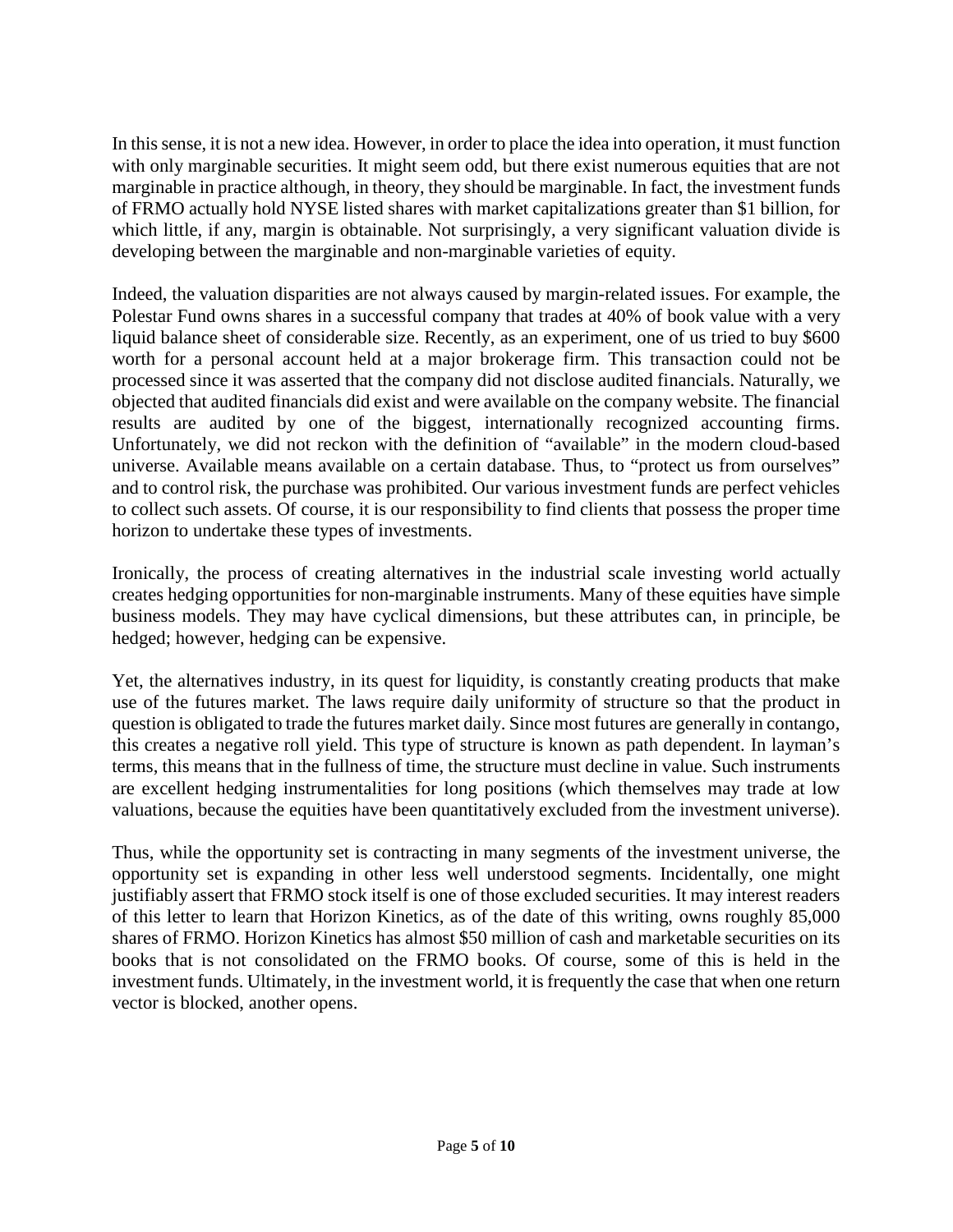### *D. Exchanges*

The balance sheet carrying value of FRMO's investment in exchanges is \$8,371,000. The bulk of this is held in the Minneapolis Grain Exchange ("MGEX") and the Bermuda Stock Exchange ("BSX"). The basic idea is that the smaller exchanges collectively represent the alternative to industrial scale investing as practiced by the larger exchanges.

For example, MGEX specializes in Hard Red Spring Wheat. The price of wheat has declined by about 20% in the past 12 months. Yet, as one can readily see from the data on the MGEX website, year to date through July, volume has only declined by 1%. It will be recalled that this is a bear market for commodities and, one day, the bear market will cease.

Also, MGEX owns the three-building complex at 400 South 4<sup>th</sup> Street in Minneapolis. Total square footage is 325,000 square feet. The original building was constructed in 1903. Currently, the city is undergoing extensive redevelopment adjacent to the MGEX buildings that should, one would imagine, enhance the value of the property.

The Bermuda Stock exchange, or BSX, is the leader in insurance-linked securities ("ILS"), with more than 100 listings. This could prove to be a very interesting asset class if interest rates remain low for a very long time. The basic insurance industry model is to accept risk and hold premiums, largely in the form of fixed income assets, with the idea that the interest earned on the float will, in the long run, exceed the inevitable claims and losses, and earn substantial profits in the process.

Of course, in a zero interest rate world, this business model is entirely unworkable. Investment in risk-based assets is not a realistic option for almost any insurance company, since market value fluctuations could conceivably impact the ability to pay claims. Therefore, the only obvious alternative is to sell risk to the investment market and pay interest. In this case, the business model would be that premiums collected minus interest paid will provide a robust rate of return, as the losses are assumed by the investors in insurance-linked securities (bonds). This is an asset class that merits close scrutiny. In any case, the BSX is the leader in this field.

OneChicago is an exchange specializing in single stock futures. Futures represent, in principle, the alternative to leverage. Thus, as interest rates decline, the need for this instrumentality with regard to stocks is reduced. In this sense, one might be tempted to assert that OneChicago is the mirror image of the BSX with regard to insurance-linked securities. It should not be surprising that OneChicago volume was down 27% relative to one year ago and open interest declined by 30%.

Yet, single stock futures is also an alternative to traditional securities lending. As the alternatives market expands, there are real issues of counter party risk that regulators will be forced to consider. A clearinghouse system is much more transparent and, therefore, far easier to regulate than individual counterparties. All OneChicago transactions are cleared through the Options Clearing Corporation (OCC), which is rated AA+. To contextualize that rating, many of the big banks that serve as prime brokers are rated BBB+. A really outstanding bank, in a balance sheet sense, might be rated A-. Over the past year, Standard & Poor's has been downgrading the ratings of many systemically important banks. Centralized clearing of large securities lending operations converted to futures would probably enhance the creditworthiness of many banks. It is not likely to happen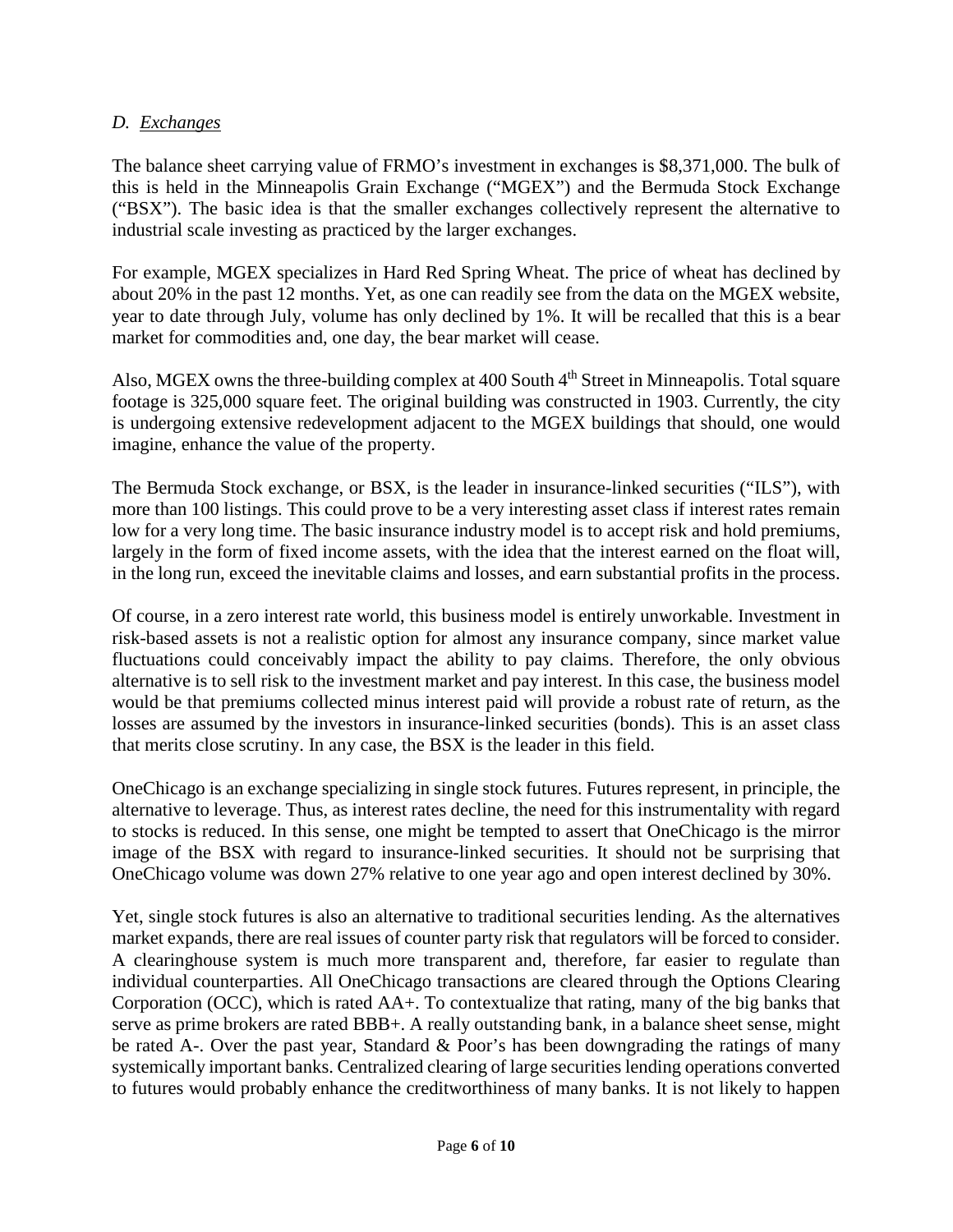at the present time, since securities lending is so profitable. Nevertheless, another financial crisis might quickly change this view. Ergo, OneChicago could become an important FRMO asset.

Another recent investment is the Canadian Securities Exchange, or CSE, operated by CNSX Markets. CSE, a relatively new exchange, is the first stock exchange to be approved by the Ontario Securities Commission in 70 years. CSE is addressing a problem mentioned in various places in this letter: the rise of industrial scale investing, which has dramatically affected the ability of small companies to reach investors and attract new capital. This is a particularly acute problem in Canada.

The Canadian economy is natural resource-based and this entails that these businesses are generally working on highly capital-intensive projects for which capital is frequently required. Unfortunately, there is very little space for small companies in the realm of industrial scale investing. The need for an exchange that lists small companies was apparent. Exchanges are marketplaces that bring together capital and enterprises. The capital raised is invested in projects that create jobs. This capital function is crucial to economic development.

The year to date activity on the CSE has been very impressive. Trading volume has increased 64% versus last year, to 2.01 billion shares just in the first six months of 2016. The number of listed securities is up 12.3% versus last year, to 328 different issues. The companies raised CAD 123 million in new capital, which is an increase of 28.4% versus 2015. Perhaps most importantly, trading on the CSE in shares listed on other exchanges increased to 1.82 billion shares, which is up 19.1% versus 2015.

Another recent investment is the MIAX Options Exchange ("MIAX Options"). This is a different type of exchange investment in the sense that an enormous effort has been made by the exchange to develop world class trading technology. This technology is important since options are a much more precise method of risk transference than statistical arbitrage. MIAX Options currently has a 7.49% share of the options market. Year to date volume of 145 million contracts represents a 3% increase versus 2015. The company is unique inasmuch as its systems were designed entirely inhouse. Many potential economy of scale activities are possible with such technology.

In this section, it is also worth mentioning that, on a very small scale, we have been able to raise outside capital to co-invest with us in the exchange area. Thus far, this has been done via the South LaSalle Partners, LP fund. In conception, the effort in the exchange area is not only a proprietary investment activity, but also a potential asset management activity.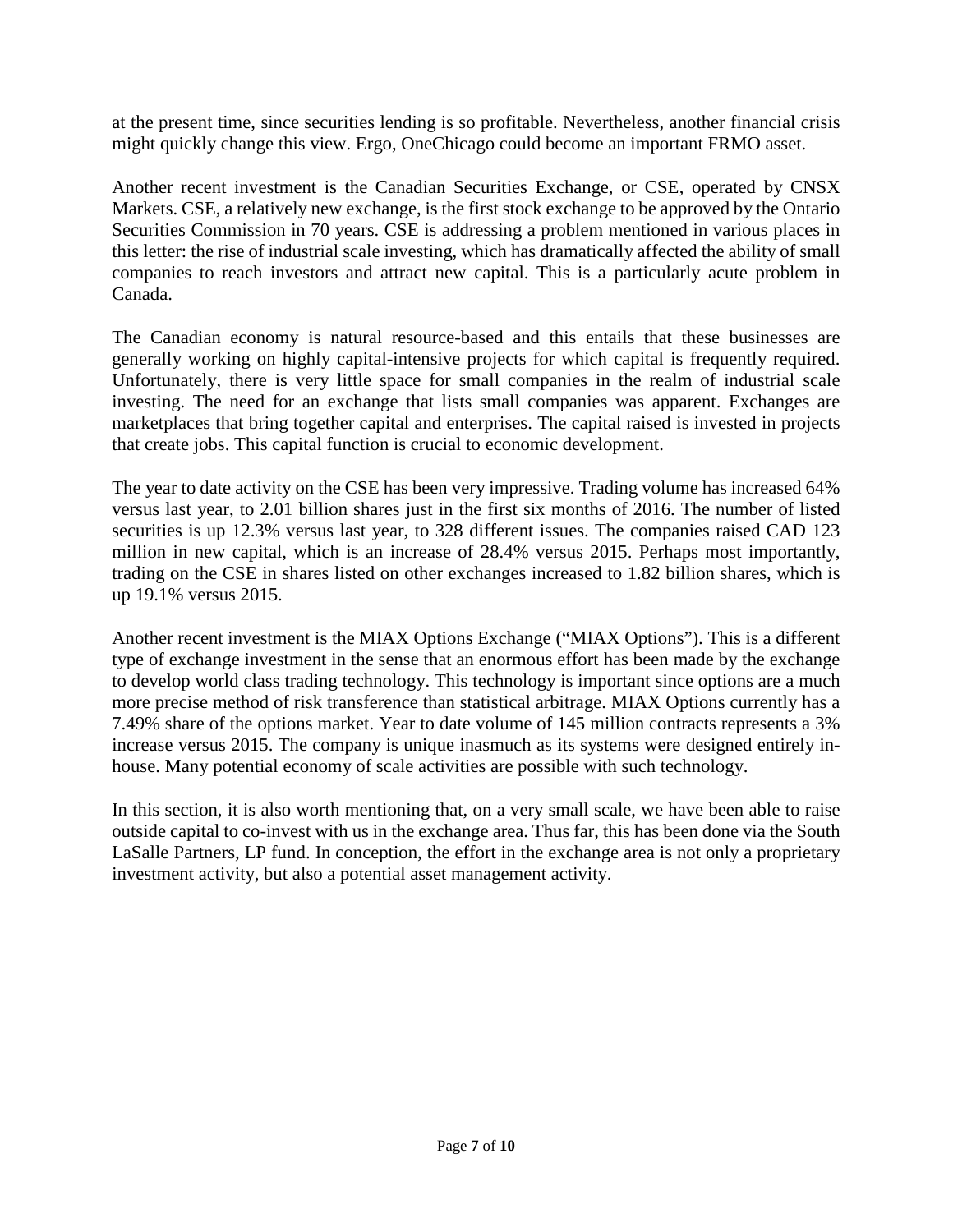### *E. Digital Currency Group*

This investment is our first venture into the realm of cryptocurrencies. Modern computer technology makes possible the creation of non-fiat currencies. Throughout history, there have been many currencies not issued by governments. Gold and silver are effectively non-fiat currencies. Tobacco leaves were used as currency in Colonial America. Even sea shells have been used as currency.

In the modern world, governments have had a monopoly on currency issuance. As a generalization, governments have frequently abused this privilege and have undertaken actions that severely diminish the value of currencies. The interest in gold as an investment is derived in part from the memory of government engineered currency depreciation. It has happened in recent memory in Argentina and Brazil. It happens in a much more organized way in the case of the Indian rupee. We believe that it will continue to happen. If this supposition is true, then cryptocurrencies should emerge as a very important asset class.

Among the Digital Currency Group's ("DCG") assets, it owns Grayscale, which operates the Bitcoin Investment Trust (symbol: GBTC). DCG operates Genesis, which is a cryptocurrency trading firm. It also operates CoinDesk, which is a cryptocurrency news and research company. DCG also takes minority positions in a variety of cryptocurrency-related companies. One of these is Bitpay, which is a bitcoin payment service provider. Another is Elliptic, which identifies illegal activity on the bitcoin blockchain. Another investment is in Coinbase which, among other offerings, provides insured electronic wallet services.

We regard FRMO's position in DCG as a venture capital investment. It certainly involves risk, which explains our hitherto small commitment. Nevertheless, we are paying very close attention to developments in the cryptocurrency realm. If it is genuinely the intention of governments to engineer a zero rate of compensation on short-term fixed income and then engineer some degree of inflation, essentially guaranteeing a negative real return, the investors of the world will eventually seek a stable value solution.

Considerations of space and reader fatigue make it impossible to fully explain the benefits of nonfiat fixed-supply currencies. We expect to publish research on this subject in the future. At this juncture, perhaps it is sufficient to paraphrase Oscar Wilde by stating that if this is the way that governments treat their investors, they don't deserve to have any.

### *F. Short Sale*

This has been our most effective use of capital. We generally sell short path dependent ETFs and sometimes sell short conventional indexes as a hedge. Last year, it was possible to keep a running tally of gains on the balance sheet; however, in January 2016, a variety of call options sold on path dependent ETFs expired worthless (as expected), and it was necessary to recognize those gains. We anticipate that the same will happen in January 2017.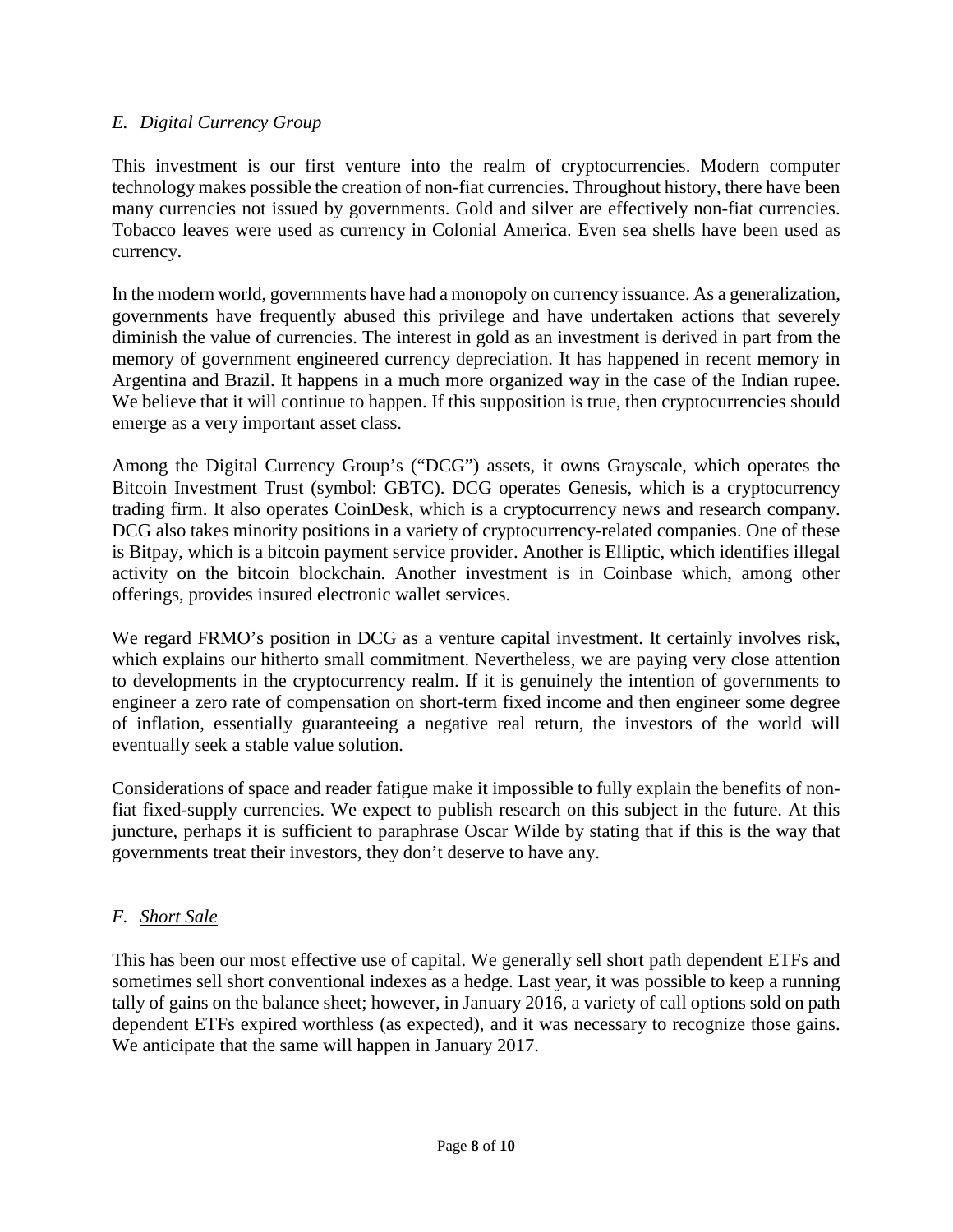We now have a balance sheet that permits us to use this type of investment much more frequently and much more extensively if circumstances should warrant. In any case, the profits from this activity have essentially provided the funds for various investment undertakings. One must be disciplined about when to make use of these types of investments. The availability of the investment is simply an outgrowth of formulaic industrial scale investing.

## *G. Horizon Kinetics Hard Assets LLC*

As of fiscal year end, FRMO held a 5.08% position in this undertaking. The investment itself is consolidated on the FRMO financial statements. Specific information can be found in Note 4 to the financial statements. The Horizon Kinetics Hard Assets LLC ("HK Hard Assets") investments generally pertain to companies involved in the production of commodities. We claim no expertise as to the future prices of commodities, but observe that commodities are currently a generally depressed asset class. Our investments will generally be largely debt free companies that own properties containing commodities. The strategic importance of this investment has much to do with the problems encountered by hedge funds during the past 10-15 years.

Historically, a hedge fund could be non-correlated with equities because of interest rates. In order to understand this point, consider a theoretical hedge fund structure in the age of 10% interest rates. Let us assume that a given fund sold short \$1,000,000 worth of equities and held long \$1,000,000 of equities. The short sale proceeds could be invested in short term T-Bills and earn 10%, which would generate 75% of this sum as a rebate, known as the short sale rebate, to the fund.

Even if the manager was a poor investor, the fund could, in theory, perform quite well. Say, for example, that the stock market declined by 10%, the hedge fund longs declined by 11%, and the short sale equities declined by 9%. The manager would lose 2% (the differential between the long and short returns) on all equities and earn 7.5% from the rebate, for a total return of 5.5% in an environment of declining equity prices. Such was the origin of the allure of the hedge fund.

Of course, at 0% interest rates, this is not possible and many short sales come with securities lending fees. Thus, one cannot successfully manage a hedge fund in the historical manner.

In our specific case, we mentioned path dependent commodity based ETFs that possess negative roll yield characteristics. These might well create profits over time; however, commodity prices might rise suddenly for any number of reasons and this price increase could easily overwhelm our negative roll yield in the short term. In this case, the long position in HK Hard Assets can serve as a hedge to the short position. This is very unorthodox, since a short sale is generally considered to be a hedge to a long position. In our case, the long position can be a hedge to the short position.

Beyond these seemingly arcane hedges, the investment thrust of HK Hard Assets is very interesting because, in this and other fields, there are companies that effectively have been removed from the investment opportunity set. This removal has even occurred in certain NYSE listed shares.